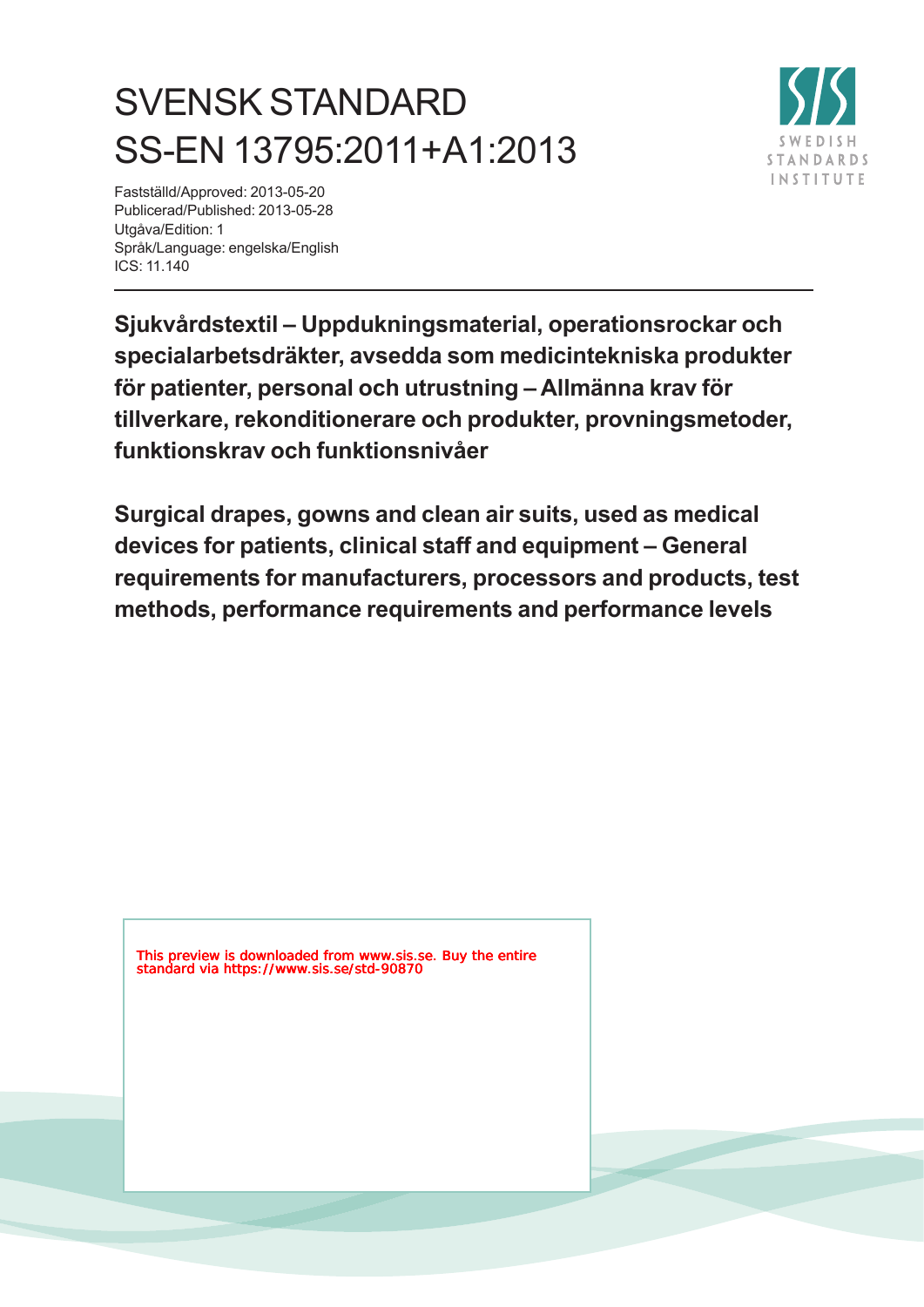## Standarder får världen att fungera

*SIS (Swedish Standards Institute) är en fristående ideell förening med medlemmar från både privat och offentlig sektor. Vi är en del av det europeiska och globala nätverk som utarbetar internationella standarder. Standarder är dokumenterad kunskap utvecklad av framstående aktörer inom industri, näringsliv och samhälle och befrämjar handel över gränser, bidrar till att processer och produkter blir säkrare samt effektiviserar din verksamhet.* 

#### **Delta och påverka**

Som medlem i SIS har du möjlighet att påverka framtida standarder inom ditt område på nationell, europeisk och global nivå. Du får samtidigt tillgång till tidig information om utvecklingen inom din bransch.

#### **Ta del av det färdiga arbetet**

Vi erbjuder våra kunder allt som rör standarder och deras tillämpning. Hos oss kan du köpa alla publikationer du behöver – allt från enskilda standarder, tekniska rapporter och standardpaket till handböcker och onlinetjänster. Genom vår webbtjänst e-nav får du tillgång till ett lättnavigerat bibliotek där alla standarder som är aktuella för ditt företag finns tillgängliga. Standarder och handböcker är källor till kunskap. Vi säljer dem.

#### **Utveckla din kompetens och lyckas bättre i ditt arbete**

Hos SIS kan du gå öppna eller företagsinterna utbildningar kring innehåll och tillämpning av standarder. Genom vår närhet till den internationella utvecklingen och ISO får du rätt kunskap i rätt tid, direkt från källan. Med vår kunskap om standarders möjligheter hjälper vi våra kunder att skapa verklig nytta och lönsamhet i sina verksamheter.

**Vill du veta mer om SIS eller hur standarder kan effektivisera din verksamhet är du välkommen in på www.sis.se eller ta kontakt med oss på tel 08-555 523 00.**

## Standards make the world go round

*SIS (Swedish Standards Institute) is an independent non-profit organisation with members from both the private and public sectors. We are part of the European and global network that draws up international standards. Standards consist of documented knowledge developed by prominent actors within the industry, business world and society. They promote cross-border trade, they help to make processes and products safer and they streamline your organisation.*

#### **Take part and have influence**

As a member of SIS you will have the possibility to participate in standardization activities on national, European and global level. The membership in SIS will give you the opportunity to influence future standards and gain access to early stage information about developments within your field.

#### **Get to know the finished work**

We offer our customers everything in connection with standards and their application. You can purchase all the publications you need from us - everything from individual standards, technical reports and standard packages through to manuals and online services. Our web service e-nav gives you access to an easy-to-navigate library where all standards that are relevant to your company are available. Standards and manuals are sources of knowledge. We sell them.

#### **Increase understanding and improve perception**

With SIS you can undergo either shared or in-house training in the content and application of standards. Thanks to our proximity to international development and ISO you receive the right knowledge at the right time, direct from the source. With our knowledge about the potential of standards, we assist our customers in creating tangible benefit and profitability in their organisations.

**If you want to know more about SIS, or how standards can streamline your organisation, please visit www.sis.se or contact us on phone +46 (0)8-555 523 00**



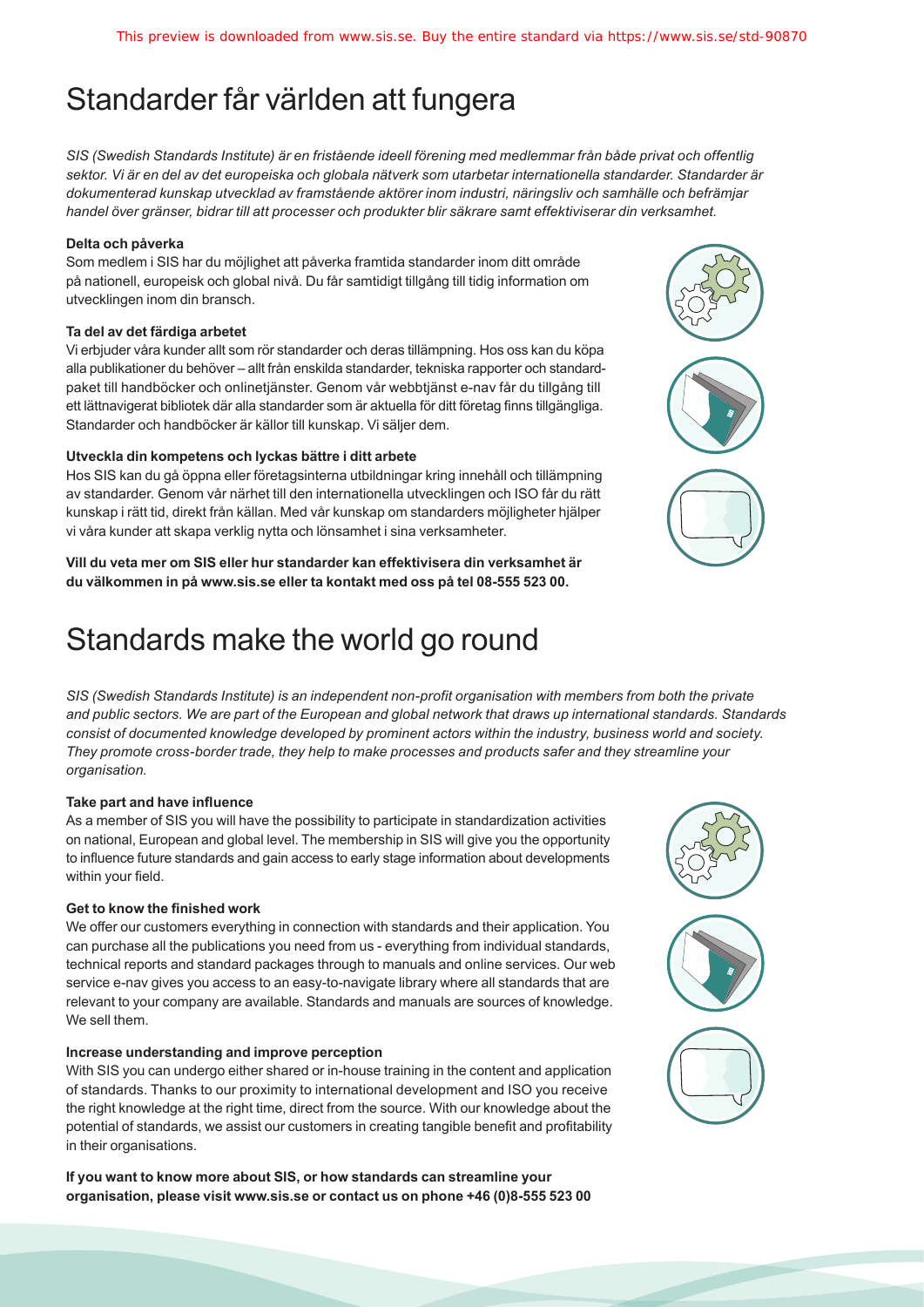Europastandarden EN 13795:2011+A1:2013 gäller som svensk standard. Detta dokument innehåller den officiella engelska versionen av EN 13795:2011+A1:2013.

Denna standard ersätter SS-EN 13795:2011, utgåva 1.

The European Standard EN 13795:2011+A1:2013 has the status of a Swedish Standard. This document contains the official version of EN 13795:2011+A1:2013.

This standard supersedes the Swedish Standard SS-EN 13795:2011, edition 1.

© Copyright / Upphovsrätten till denna produkt tillhör SIS, Swedish Standards Institute, Stockholm, Sverige. Användningen av denna produkt regleras av slutanvändarlicensen som återfinns i denna produkt, se standardens sista sidor.

© Copyright SIS, Swedish Standards Institute, Stockholm, Sweden. All rights reserved. The use of this product is governed by the end-user licence for this product. You will find the licence in the end of this document.

*Upplysningar om sakinnehållet i standarden lämnas av SIS, Swedish Standards Institute, telefon 08-555 520 00. Standarder kan beställas hos SIS Förlag AB som även lämnar allmänna upplysningar om svensk och utländsk standard.*

*Information about the content of the standard is available from the Swedish Standards Institute (SIS), telephone +46 8 555 520 00. Standards may be ordered from SIS Förlag AB, who can also provide general information about Swedish and foreign standards.*

Denna standard är framtagen av kommittén för Operationstextilier, SIS / TK 333.

Har du synpunkter på innehållet i den här standarden, vill du delta i ett kommande revideringsarbete eller vara med och ta fram andra standarder inom området? Gå in på www.sis.se - där hittar du mer information.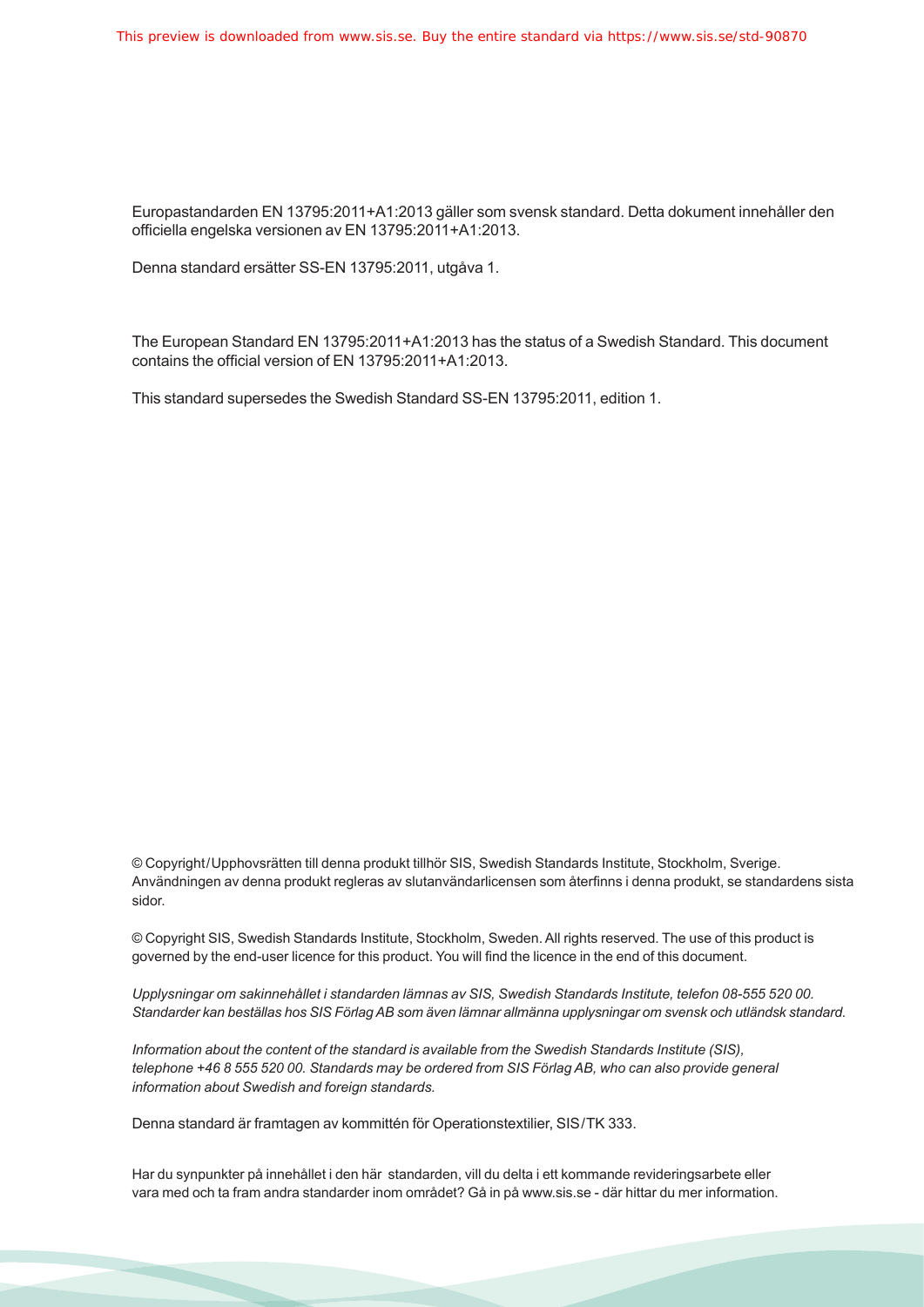This preview is downloaded from www.sis.se. Buy the entire standard via https://www.sis.se/std-90870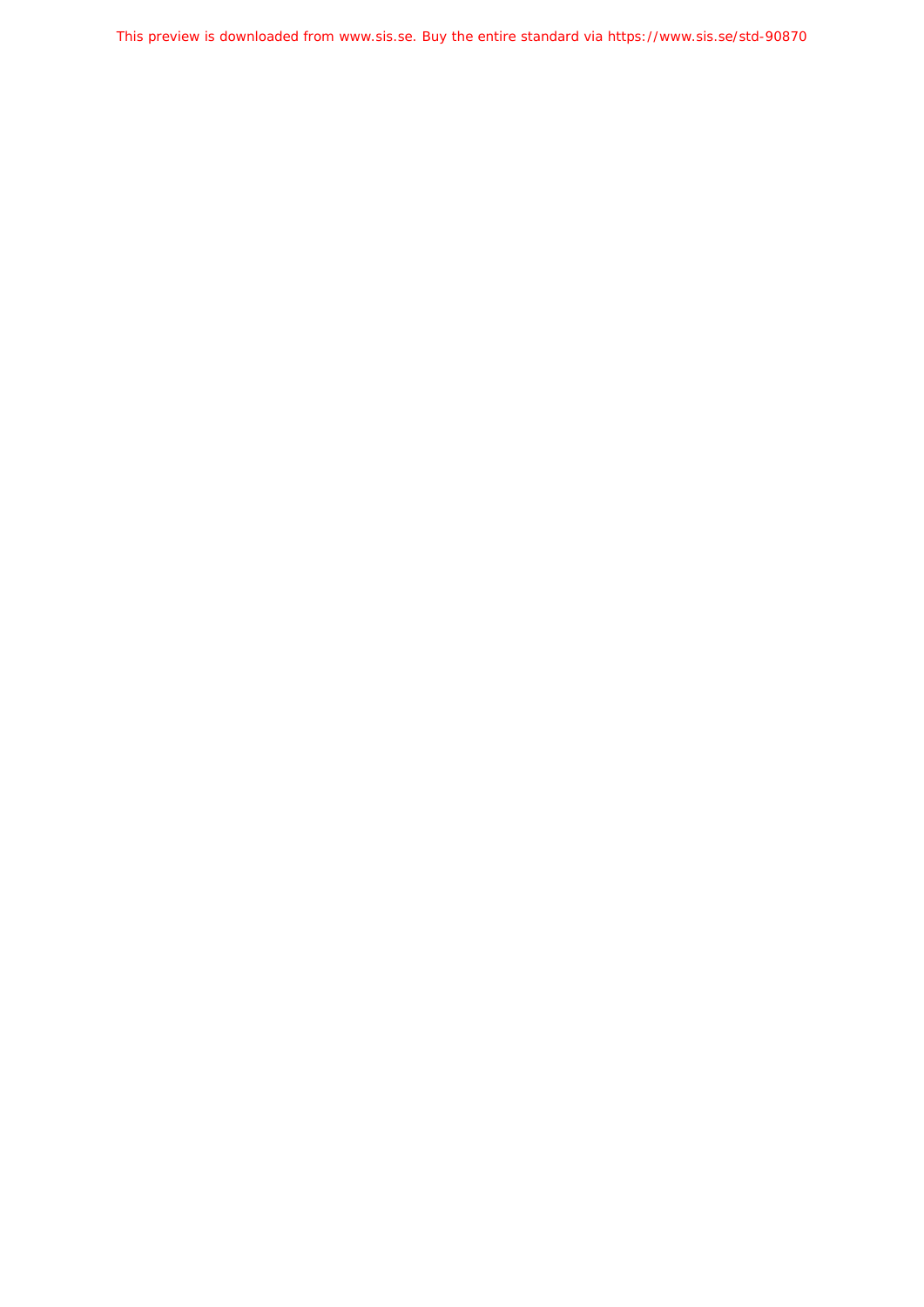## EUROPEAN STANDARD NORME EUROPÉENNE EUROPÄISCHE NORM

## **EN 13795:2011+A1**

February 2013

ICS 11.140 Supersedes EN 13795:2011

English Version

### Surgical drapes, gowns and clean air suits, used as medical devices for patients, clinical staff and equipment - General requirements for manufacturers, processors and products, test methods, performance requirements and performance levels

Champs chirurgicaux, casaques et tenues de bloc, utilisés en tant que dispositifs médicaux pour les patients, le personnel et les équipements - Exigences générales pour les fabricants, les prestataires et les produits, méthodes d'essai, exigences et niveaux de performance

Operationsabdecktücher, -mäntel und Rein-Luft-Kleidung zur Verwendung als Medizinprodukte für Patienten, Klinikpersonal und Geräte - Allgemeine Anforderungen für Hersteller, Wiederaufbereiter und Produkte, Prüfverfahren und Gebrauchsanforderungen

This European Standard was approved by CEN on 5 February 2011 and includes Amendment 1 approved by CEN on 8 January 2013.

CEN members are bound to comply with the CEN/CENELEC Internal Regulations which stipulate the conditions for giving this European Standard the status of a national standard without any alteration. Up-to-date lists and bibliographical references concerning such national standards may be obtained on application to the CEN-CENELEC Management Centre or to any CEN member.

This European Standard exists in three official versions (English, French, German). A version in any other language made by translation under the responsibility of a CEN member into its own language and notified to the CEN-CENELEC Management Centre has the same status as the official versions.

CEN members are the national standards bodies of Austria, Belgium, Bulgaria, Croatia, Cyprus, Czech Republic, Denmark, Estonia, Finland, Former Yugoslav Republic of Macedonia, France, Germany, Greece, Hungary, Iceland, Ireland, Italy, Latvia, Lithuania, Luxembourg, Malta, Netherlands, Norway, Poland, Portugal, Romania, Slovakia, Slovenia, Spain, Sweden, Switzerland, Turkey and United Kingdom.



EUROPEAN COMMITTEE FOR STANDARDIZATION COMITÉ EUROPÉEN DE NORMALISATION EUROPÄISCHES KOMITEE FÜR NORMUNG

**Management Centre: Avenue Marnix 17, B-1000 Brussels**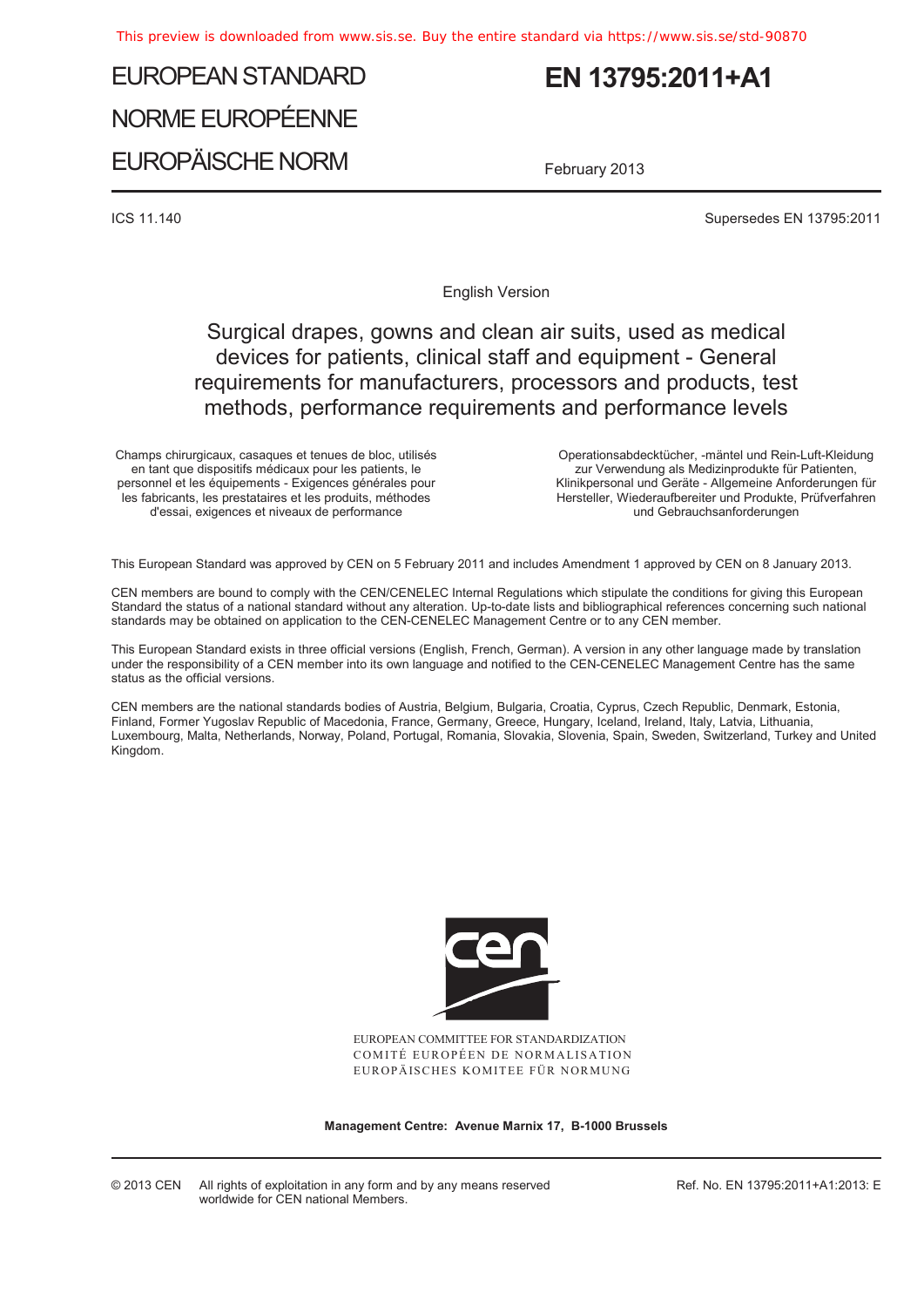This preview is downloaded from www.sis.se. Buy the entire standard via https://www.sis.se/std-90870 SS-EN 13795:2011+A1:2013 (E)

### **Contents**

| $\label{lem:3} \mbox{Introduction} \,\, \ldots \,\, \ldots \,\, \ldots \,\, \ldots \,\, \ldots \,\, \ldots \,\, \ldots \,\, \ldots \,\, \ldots \,\, \ldots \,\, \ldots \,\, \ldots \,\, \ldots \,\, \ldots \,\, \ldots \,\, \ldots \,\, \ldots \,\, \ldots \,\, \ldots \,\, \ldots \,\, \ldots \,\, \ldots \,\, \ldots \,\, \ldots \,\, \ldots \,\, \ldots \,\, \ldots \,\, \ldots \,\, \ldots \,\, \ldots \,\, \ldots \,\, \ldots \,\, \ldots \,\, \ldots \,\,$ |                                                                                                    |  |
|------------------------------------------------------------------------------------------------------------------------------------------------------------------------------------------------------------------------------------------------------------------------------------------------------------------------------------------------------------------------------------------------------------------------------------------------------------------|----------------------------------------------------------------------------------------------------|--|
| 1                                                                                                                                                                                                                                                                                                                                                                                                                                                                |                                                                                                    |  |
| $\overline{2}$                                                                                                                                                                                                                                                                                                                                                                                                                                                   |                                                                                                    |  |
| 3                                                                                                                                                                                                                                                                                                                                                                                                                                                                |                                                                                                    |  |
| $\overline{\mathbf{4}}$                                                                                                                                                                                                                                                                                                                                                                                                                                          |                                                                                                    |  |
| 5                                                                                                                                                                                                                                                                                                                                                                                                                                                                |                                                                                                    |  |
| 6                                                                                                                                                                                                                                                                                                                                                                                                                                                                |                                                                                                    |  |
| $\overline{7}$                                                                                                                                                                                                                                                                                                                                                                                                                                                   |                                                                                                    |  |
| Annex A (informative) Details of significant changes between this European Standard and the                                                                                                                                                                                                                                                                                                                                                                      |                                                                                                    |  |
|                                                                                                                                                                                                                                                                                                                                                                                                                                                                  |                                                                                                    |  |
|                                                                                                                                                                                                                                                                                                                                                                                                                                                                  |                                                                                                    |  |
|                                                                                                                                                                                                                                                                                                                                                                                                                                                                  |                                                                                                    |  |
|                                                                                                                                                                                                                                                                                                                                                                                                                                                                  | Annex ZA (informative) $\boxed{A}$ ) Relationship between this European Standard and the Essential |  |
|                                                                                                                                                                                                                                                                                                                                                                                                                                                                  |                                                                                                    |  |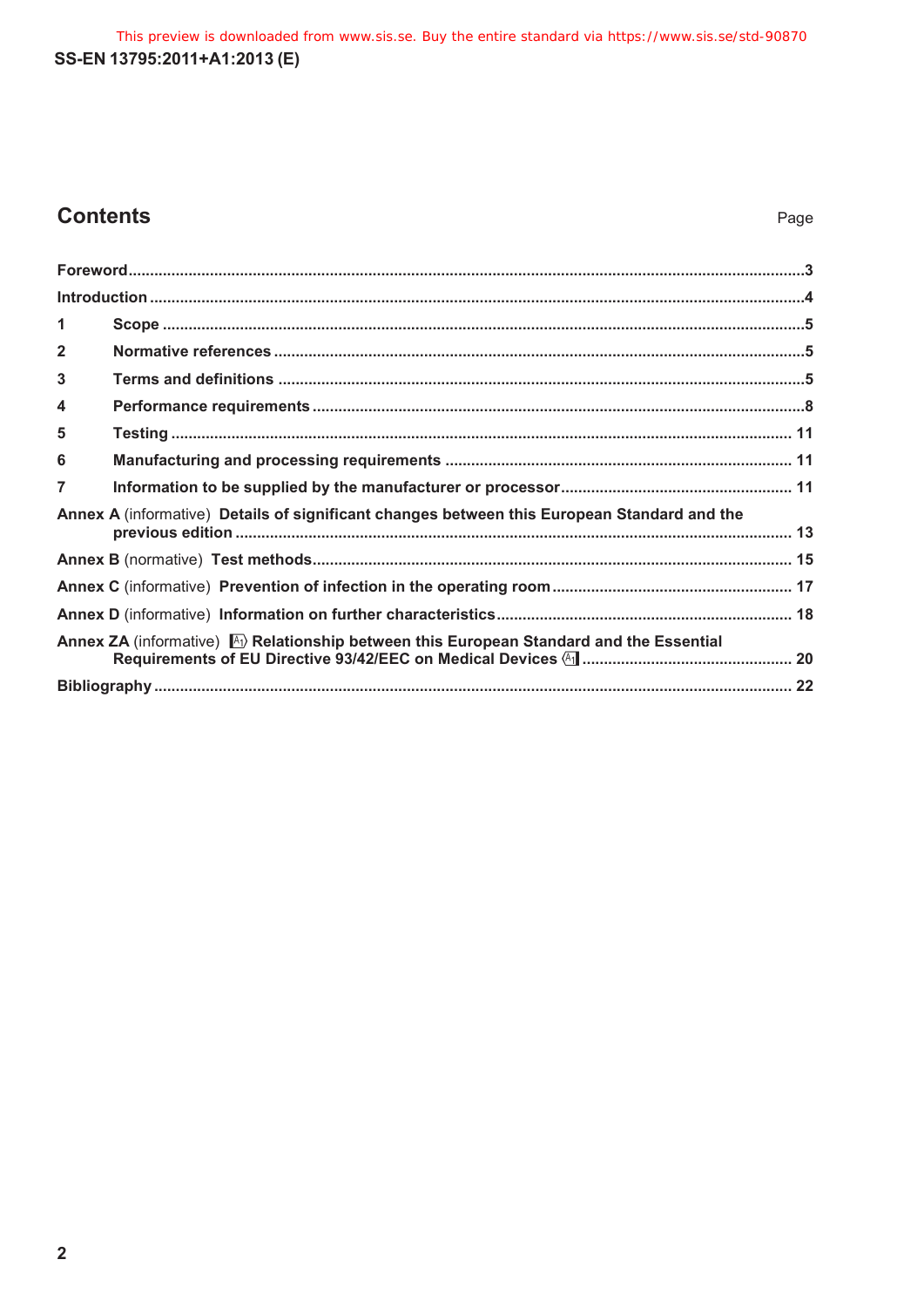### **Foreword**

This document (EN 13795:2011+A1:2013) has been prepared by Technical Committee CEN/TC 205 "Nonactive medical devices", the secretariat of which is held by DIN.

This European Standard shall be given the status of a national standard, either by publication of an identical text or by endorsement, at the latest by August 2013, and conflicting national standards shall be withdrawn at the latest by August 2013.

Attention is drawn to the possibility that some of the elements of this document may be the subject of patent rights. CEN [and/or CENELEC] shall not be held responsible for identifying any or all such patent rights.

This document  $\mathbb{A}_1$  supersedes EN 13795:2011  $\mathbb{A}_1$ .

This document includes Amendment 1 approved by CEN on 2013-01-08.

The start and finish of text introduced or altered by amendment is indicated in the text by tags  $\mathbb{A}_1$ .

This document has been prepared under a mandate given to CEN by the European Commission and the European Free Trade Association.

For relationship with EU Directive(s), see informative Annex ZA, which is an integral part of this document.

Annex A provides details of significant changes between this European Standard and the previous edition represented by the three parts mentioned above.

According to the CEN/CENELEC Internal Regulations, the national standards organizations of the following countries are bound to implement this European Standard: Austria, Belgium, Bulgaria, Croatia, Cyprus, Czech Republic, Denmark, Estonia, Finland, Former Yugoslav Republic of Macedonia, France, Germany, Greece, Hungary, Iceland, Ireland, Italy, Latvia, Lithuania, Luxembourg, Malta, Netherlands, Norway, Poland, Portugal, Romania, Slovakia, Slovenia, Spain, Sweden, Switzerland, Turkey and the United Kingdom.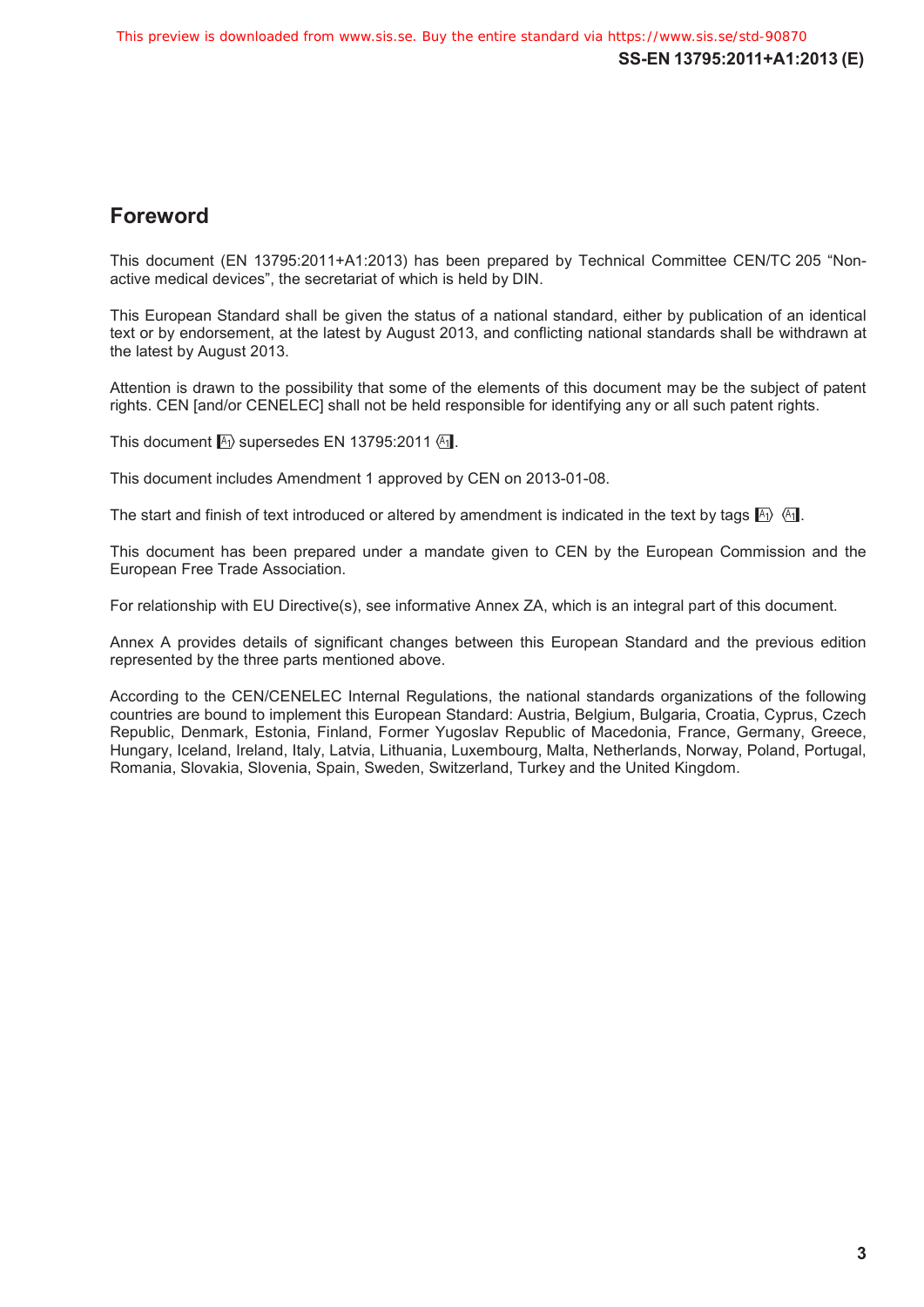### **Introduction**

The transmission of infective agents during invasive surgical procedures can occur in several ways (see informative Annex C).

Surgical drapes, including the intended use as a sterile field, surgical gowns and clean air suits are used to minimize the spread of infective agents to and from patients' operating wounds, thereby helping to prevent post-operative wound infections (see Annex C).

The performance required of coverings for patients, clinical staff and equipment varies with, for example, the type and duration of the procedure, the degree of wetness of the operation field, the degree of mechanical stress on the materials and the susceptibility of the patient to infection.

The use of surgical gowns with resistance to the penetration of liquids can also diminish the risk to the operating staff from infective agents carried in blood or body fluids.

EN 13795 is intended to assist the communication between users, manufacturers and third parties with regard to material or product characteristics and performance requirements. It focuses on Essential Requirements arising from the Medical Device Directive 93/42/EEC which are applicable to surgical drapes, gowns and clean air suits. The requirements and guidance in EN 13795 are expected to be of help to manufacturers and users when designing, processing, assessing and selecting products. It is the intention of EN 13795 to ensure the same level of safety from single-use and reusable surgical clothing and drapes throughout their useful life.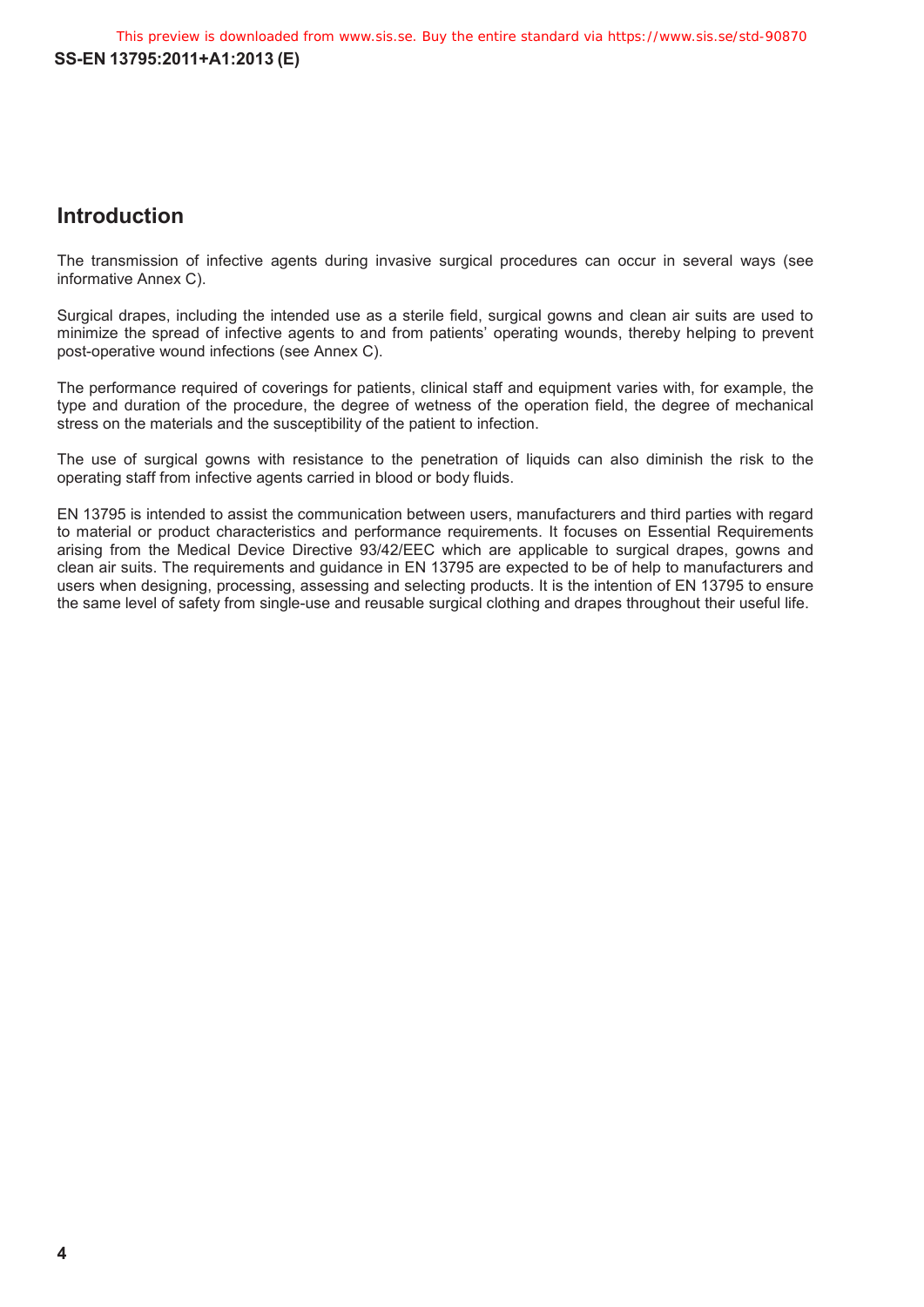#### **1 Scope**

This European Standard specifies information to be supplied to users and third party verifiers in addition to the usual labelling of medical devices (see EN 980 and EN 1041), concerning manufacturing and processing requirements. This European Standard gives information on the characteristics of single-use and reusable surgical gowns, surgical drapes and clean air suits used as medical devices for patients, clinical staff and equipment, intended to prevent the transmission of infective agents between patients and clinical staff during surgical and other invasive procedures. This European Standard specifies test methods for evaluating the identified characteristics of surgical drapes, gowns and clean air suits and sets performance requirements for these products.

EN 13795 does not cover requirements for flammability of products. Suitable test methods for flammability and resistance to penetration by laser radiation, together with an appropriate classification system, are given in EN ISO 11810-1 and EN ISO 11810-2. Additional essential requirements that apply to surgical clothing and drapes are covered by other European Standards.

#### **2 Normative references**

The following referenced documents are indispensable for the application of this document. For dated references, only the edition cited applies. For undated references, the latest edition of the referenced document (including any amendments) applies.

EN 20811, *Textiles — Determination of resistance to water penetration — Hydrostatic pressure test*

EN 29073-3, *Textiles — Test methods for nonwovens — Part 3: Determination of tensile strength and elongation* 

EN ISO 139, *Textiles — Standard atmospheres for conditioning and testing (ISO 139:2005)*

EN ISO 9073-10, *Textiles — Test methods for nonwovens — Part 10: Lint and other particles generation in the dry state (ISO 9073-10:2003)*

EN ISO 11737-1:2006, *Sterilization of medical devices — Microbiological methods — Part 1: Determination of a population of microorganisms on products (ISO 11737-1:2006)*

EN ISO 13938-1, *Textiles — Bursting properties of fabrics — Part 1: Hydraulic method for determination of bursting strength and bursting distension (ISO 13938-1:1999)*

EN ISO 22610, *Surgical drapes, gowns and clean air suits, used as medical devices, for patients, clinical staff and equipment — Test method to determine the resistance to wet bacterial penetration (ISO 22610:2006)*

EN ISO 22612, *Clothing for protection against infectious agents — Test method for resistance to dry microbial penetration (ISO 22612:2005)*

#### **3 Terms and definitions**

For the purposes of this document, the following terms and definitions apply.

#### **3.1**

#### **cfu (colony forming unit)**

unit by which the culturable number of microorganisms is expressed

NOTE The culturable number is the number of microorganisms, single cells or aggregates, able to form colonies on a solid nutrient medium.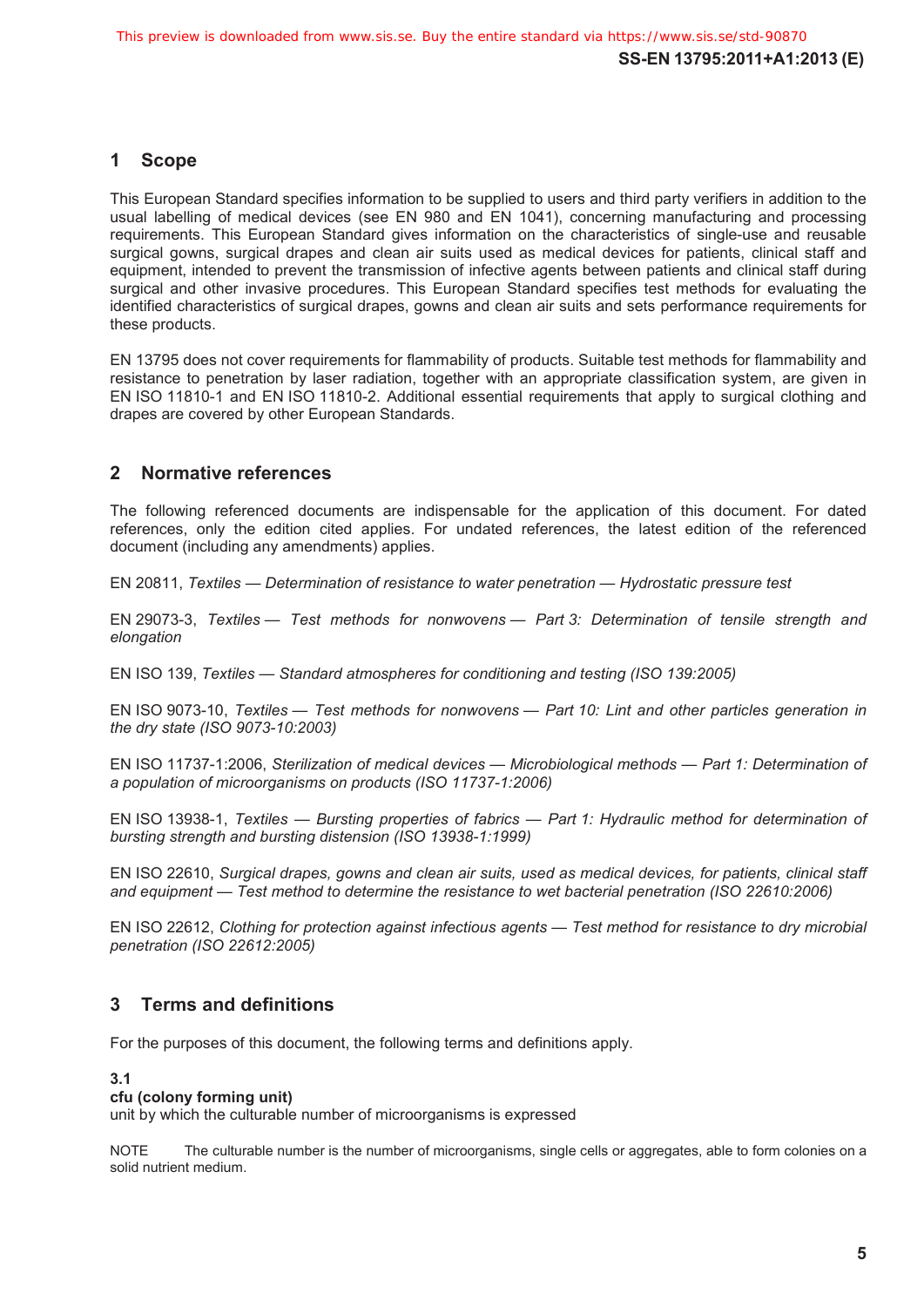#### **3.2**

#### **clean air suit**

suit intended and shown to minimize contamination of the operating wound by the wearer's skin scales carrying infective agents via the operating room air thereby reducing the risk of wound infection

NOTE Unlike the suit usually worn in the operating room, the clean air suit is designed to reduce the operating room air contamination by personnel.

#### **3.3**

#### **cleanliness**

freedom from unwanted foreign matter

NOTE Such matter can be micro-organisms, organic residues or particulate matter.

#### **3.3.1**

#### **cleanliness — microbial**

freedom from population of viable micro-organisms on a product and/or a package

NOTE In practical use, microbial cleanliness is often referred to as 'bioburden'.

#### **3.3.2**

#### **cleanliness — particulate matter**

freedom from particles that are contaminating a material and can be released but are not generated by mechanical impact

#### **3.4**

#### **critical product area**

product area with a greater probability to be involved in the transfer of infective agents to or from the wound, e.g. front and sleeves of surgical gowns

#### **3.5**

#### **fabric**

cloth made from yarn or fibres by weaving, knitting and/or other types of binding or manufacture

#### **3.6**

#### **infective agent**

micro-organism that has been shown to cause wound infections or that might cause infection in a member of the surgical team or the patient

#### **3.7**

#### **less critical product area**

product area less likely to be involved in the transfer of infective agents to or from the wound

#### **3.8**

**linting**

release of fibre fragments and other particles during handling and use

NOTE These fragments and particles are originally from the fabric itself.

#### **3.9**

#### **manufacturer**

natural or legal person with responsibility for the design, manufacture, packaging and labelling of a device before it is placed on the market under his own name, regardless of whether these operations are carried out by that person himself or on his behalf by a third party

NOTE For more details refer to the Medical Device Directive 93/42/EEC.